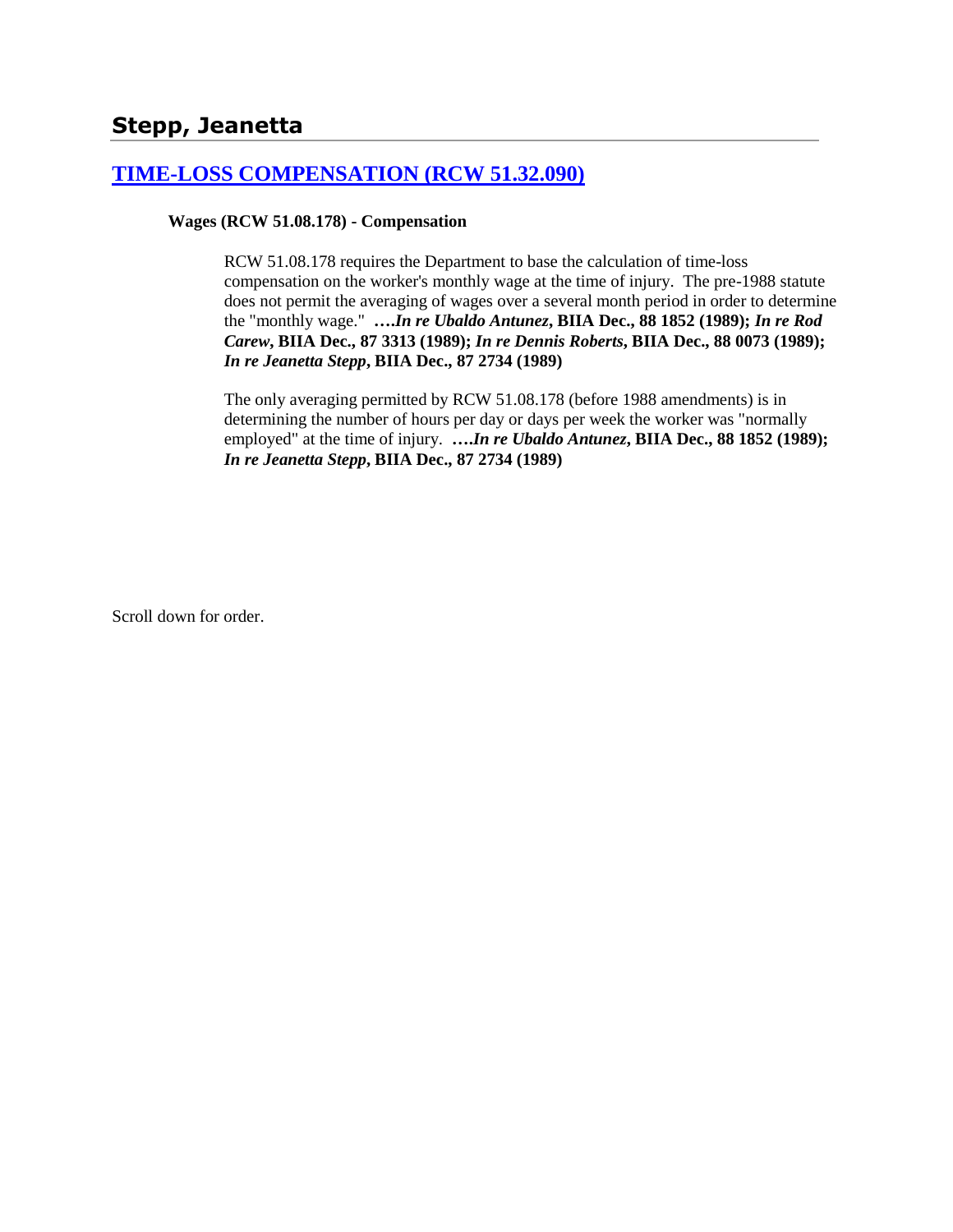### **BEFORE THE BOARD OF INDUSTRIAL INSURANCE APPEALS STATE OF WASHINGTON**

**IN RE: JEANETTA A. STEPP ) DOCKET NO. 87 2734**

**CLAIM NO. J-603591 ) DECISION AND ORDER**

APPEARANCES:

Claimant, Jeanetta A. Stepp, by Calbom & Schwab, per Janis M. Whitener-Moberg

Employer, Taplett Fruit Company, by Darrell Worley, Production Manager

Department of Labor and Industries, by Office of the Attorney General, per Gary McGuire, Paralegal, Jeffrey Boyer and LeAnn McDonald, Assistants

**)**

This is an appeal filed by the claimant, Jeanetta A. Stepp, on July 31, 1987 from an order of the Department of Labor and Industries dated June 24, 1987, which corrected and superseded orders and notices dated February 27, 1987, April 6, 1987, April 30, 1987, May 6, 1985 (sic), May 21, 1987, June 8, 1987 and two orders dated March 19, 1987. The order stated further as follows: The claimant was paid time loss compensation for the period January 13, 1987 through June 10, 1987 in the amount of \$2,316.25 based upon a monthly earning of \$708.00 and a compensation rate of \$533.48; the employer provided the Department with payroll data indicating that the claimant averaged 25.15 hours weekly for the 13 weeks employed and her average monthly pay was \$415.04 or a compensation rate of \$283.86; the claimant was thus entitled to time loss in the amount of \$1,439.50 for the above- noted period; an overpayment therefore exists in the amount of \$876.75 which is due and payable to the Department; however, the claimant has contended time loss for the period of September 4, 1986 through and including January 8, 1987, which was certified by her attending physician and this is payable at \$1,182.74 using the correct compensation rate; and, therefore, payment was ordered made to the claimant in the amount of \$305.99 as the balance figured when \$876.75 (time loss overpayment for January 12, 1987 through June 10, 1987) was subtracted from \$1,182.74 (time loss compensation for September 4, 1986 through January 8, 1987). The order of June 24, 1987 also stated that further time loss would be paid at the monthly rate of \$283.86. **REVERSED AND REMANDED**.

# **DECISION**

Pursuant to RCW 51.52.104 and RCW 51.52.106, this matter is before the Board for review and decision on a timely Petition for Review filed by the claimant to a Proposed Decision and Order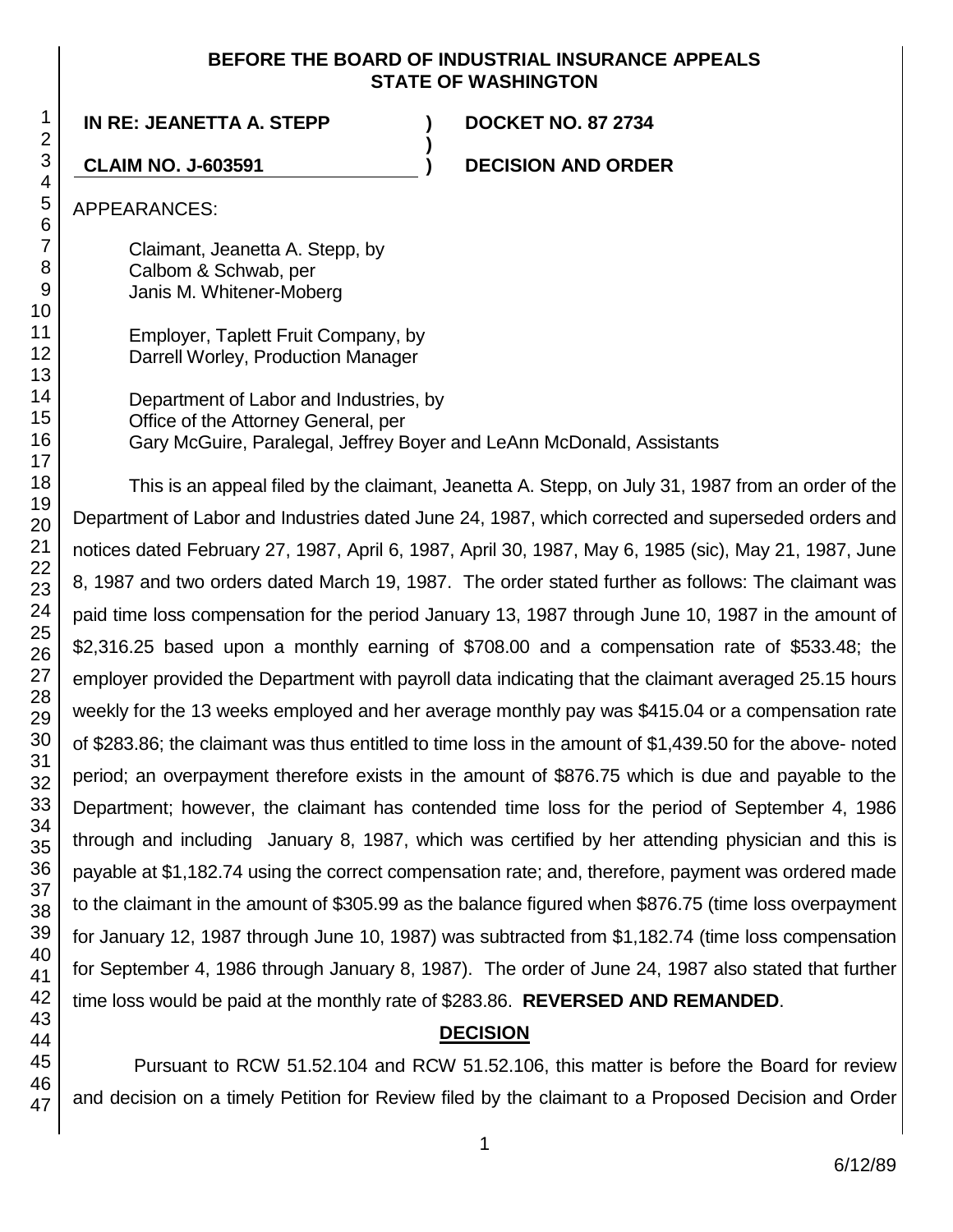issued on November 4, 1988 in which the order of the Department dated June 24, 1987 was reversed and the claim remanded to the Department with directions to substitute the number \$336.60 for the number \$283.86 in the order and with directions to the Department to redetermine any overpayment which may have occurred during the applicable period and the Department's entitlement to reimbursement for such overpayment.

The Board has reviewed the evidentiary rulings in the record of proceedings and finds that no prejudicial error was committed and said rulings are hereby affirmed.

The claimant, Jeanetta A. Stepp, suffered an industrial injury when she fell from a ladder on June 27, 1985 during the course of her employment with R. F. Taplett Fruit Company. At issue in this appeal is a dispute between the Department and the claimant over the manner in which the Department calculated the claimant's monthly wages at the time of injury for the purpose of determining the rate of her time loss compensation. Since our understanding of the facts concerning the claimant's employment agreement at the time of injury differs in significant respect from what is described in the Proposed Decision and Order, we first briefly describe our understanding of those relevant facts.

The claimant, Ms. Stepp, began working for this employer in March, 1985 on an as-needed, part time basis at an hourly wage rate of \$3.75. The number of days per week and hours per day worked fluctuated considerably until June 27, 1985, when a dramatic increase in days per week and hours per day she was to work occurred. On that date, which was also the date Ms. Stepp was injured, she began performing for the same employer "thinning" duties, which would require her to work 9 hours per day for 5 days of the week, plus an additional 5 hours on Saturday. The work at thinning was expected to last from 3 to 5 weeks.

It appears, from the testimony elicited at hearing, that the Department and the employer have meant to raise an issue of fact as to whether the claimant's days per week and hours per day were effectively increased. The claimant was originally hired for mowing and raking work with this employer by Walter Stepp, who was the manager in charge of general care of Omak Orchard where the claimant worked, and who had hiring and firing authority. Walter Stepp was claimant Jeanetta A. Stepp's fiance and at times referred to himself as her husband, although they were not legally married. Mr. Stepp also arranged with the claimant the increase in her days per week and hours per day worked, which began on June 27, 1985.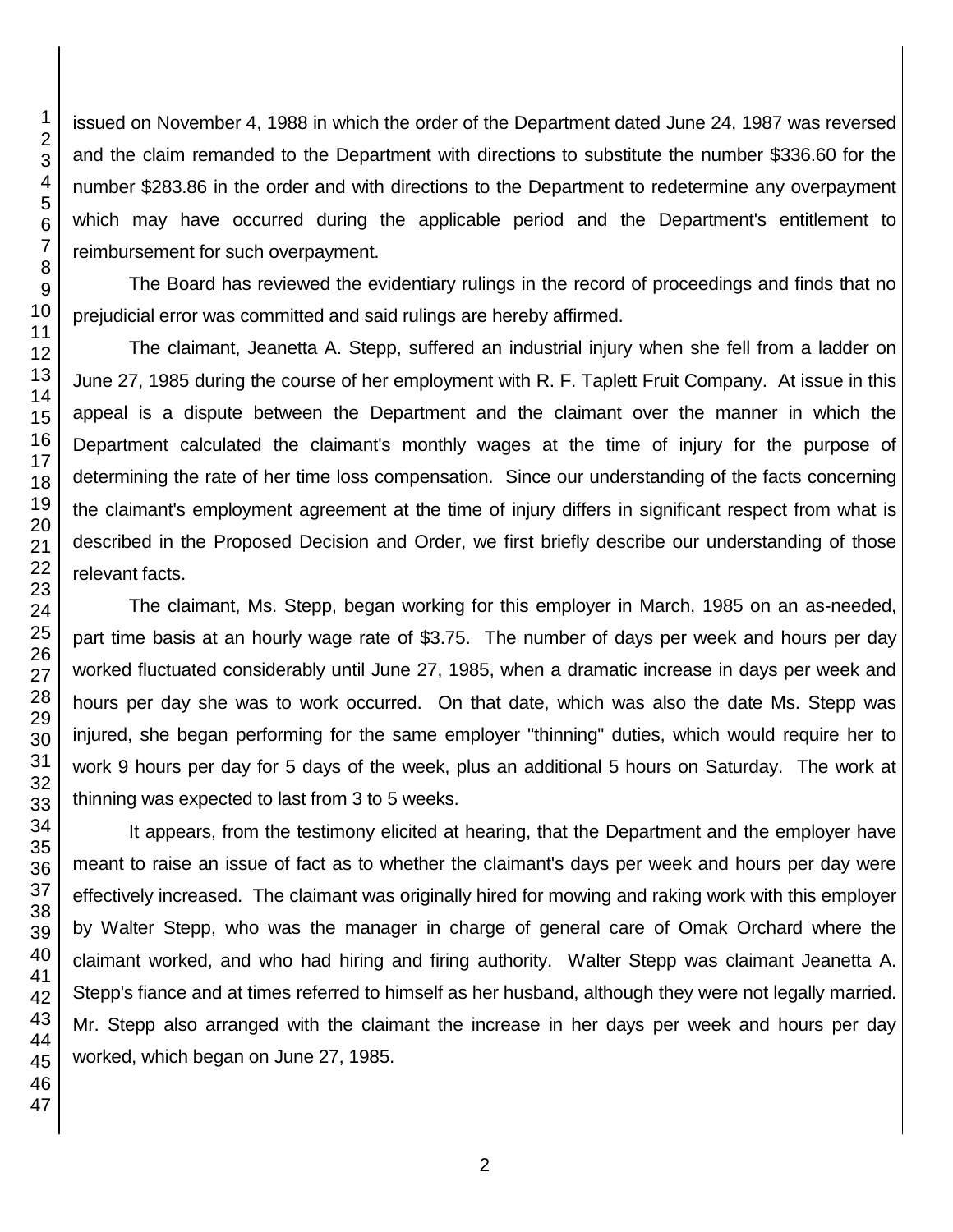Darrell Worley, the production manager and field man for Taplett Fruit Company, testified that the company had a policy requiring that managers not hire family members unless it was discussed first with himself or the owner. He further indicated that the company did not hire any relatives as full-time employees but rather used relatives only on an as-needed temporary basis. However, after a thorough review of the testimony, we are convinced that Ms. Stepp's days per week and hours per day were effectively increased with full and complete authorization by this employer. Mr. Worley testified he gave approval for the increased hours and days in Ms. Stepp's case.

The claimant also testified, as did Walter Stepp, that there were plans to continue her full-time on "irrigation" duties, for an additional two months or so, after "thinning" duties were terminated. Walter Stepp did not, however, testify that this latter plan was discussed with either Mr. Worley or with the company owner. Mr. Worley testified that, although it would have been Walter Stepp's option if he wanted to confer with him regarding placing Jeanetta Stepp on irrigation duties after the thinning was over, he would not have given Walter Stepp the authority to place Jeanetta Stepp on irrigation duties.

We note that the reliability of Mr. Worley's latter testimony is somewhat diminished in that it involves Mr. Worley, at hearing on this matter after the issues are drawn, speculating upon what he might have decided had Walter Stepp conferred with him regarding continuing the claimant full time beyond the thinning season. We note that Mr. Worley had given his authorization for the claimant's increased hours for thinning work and that plans had been made between the claimant and Walter Stepp for continuing at increased hours in irrigation work, on which topic Mr. Worley indicated he would have been open to discussion. In light of these facts, we find that it is simply unclear whether the claimant, had she not been injured, would have continued at increased hours with this employer for an additional two months beyond the five week period for thinning or would have returned to an as-needed, part time basis.

As a basis for setting the rate of time loss compensation, the Department, as indicated in its order of June 24, 1987, utilized a method whereby it arrived at what it considered to be the claimant's average monthly wage for the 13 weeks during which the claimant had been employed by Taplett Fruit Company. The Proposed Decision and Order rejected the Department's method and arrived at an average number of hours per day and days per week worked in order that these figures could be utilized in the statutory formula contained in RCW 51.08.178 (1). The Proposed Decision and Order arrived at these averages from a two week period, noting that a payroll record admitted as Exhibit 2 shows the number of hours per day and the number of days worked only during that two week period.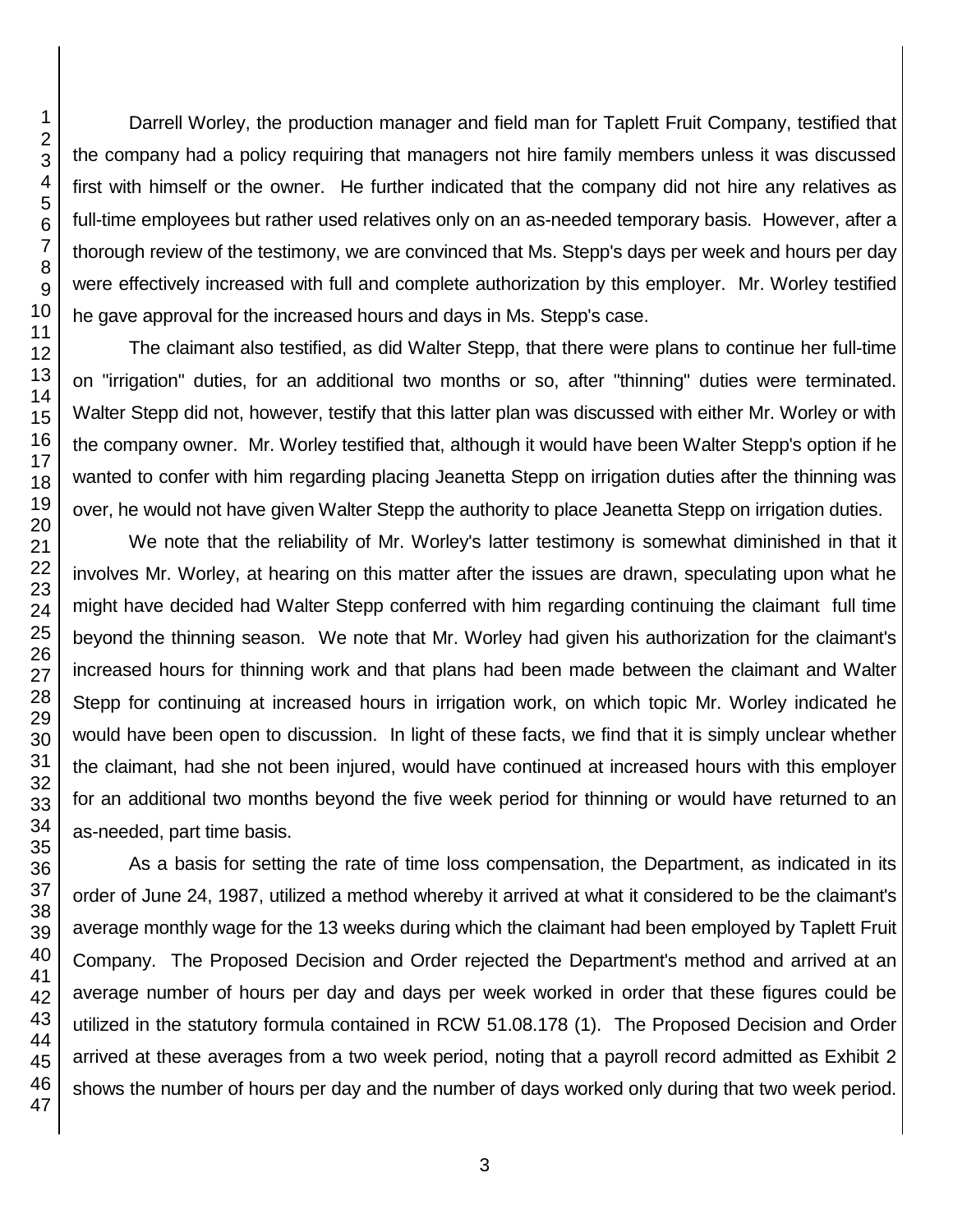During one of these two weeks, the claimant worked six days and during the other 4 days, for an average of five days per week. During the two weeks she worked a total of 68 hours on 10 days, averaging to 6.8 hours per day. The Proposed Decision and Order, then, employing the statutory formula multiplied the hourly wage, \$3.75, times 6.8 hours per day times 22 [the statutorily prescribed multiplier for a five day work week assigned in RCW 51.08.178(1)(e)] to arrive at a monthly wage of \$561.00.

The claimant contends that her rate of time loss compensation should be based upon a calculation of monthly wage utilizing a wage rate of \$3.75 per hour, nine hours per day for five days per week and five hours per day, one day per week.

We agree with the Proposed Decision and Order insofar as it rejects the average monthly wage procedure utilized by the Department. We have previously held, under RCW 51.08.178 as it read at the time of Ms. Stepp's industrial injury, that such a method was without any support in the law. In re Teresa M. Johnson, BIIA Dec. 85 3229 (1987). See, also our recent decision In re Ubaldo Antunez, Dckt. No. 88 1852 (May 3, 1989).<sup>1</sup>

We do not, however, reject too readily the averaging method utilized in the Proposed Decision and Order in the present case to determine the hours per day and/or days per week which the claimant was "normally employed" at the time of her injury. In Johnson and in Antunez, we noted that RCW 51.08.178(1) utilized the language "normally employed" with reference to both the number of hours per day and days per week which should be used in the statutory formula for arriving at monthly wages upon which time loss compensation is computed. In Johnson, we held open the possibility that averaging to determine the days per week or hours per day a worker is "normally employed" might, in certain circumstances, be permissible under the statute as it then read. In Antunez, we similarly stated that the closest possible adherence to the statutory formula may require averaging to arrive at the number of hours per day or days per week which a worker is "normally employed". In the

l

 $1$  We noted in Antunez that RCW 51.08.178, subsequent to our holding in Johnson, was amended in several respects by Laws of 1988, Ch. 161, §12. One change added the language: "The number of hours the worker is normally employed shall be determined by the Department in a fair and reasonable manner which may include averaging the number of hours worked per day." The amended statute also allows for averaging month- ly wages over a 12 month period "[i]n cases where (a) the worker's employment is exclusively seasonal in nature or (b) the worker's current employment or his or her relation to his or her employment is essentially part-time or intermittent...." As in Antunez, these changes are worthy of note, but we will not apply them retrospective- ly. Labor & Indus. v. Metro Hauling, 48 Wn App 214 (1987). We fur- ther note that the claimant's employment in the present case, as in Antunez, was neither exclusively seasonal nor intermittent. And, although Ms. Stepp's relation to her employment had been part-time for a period, it could not be characterized as "essentially part-time" at the time of her injury of June 27, 1985. By that time, the work had become full-time.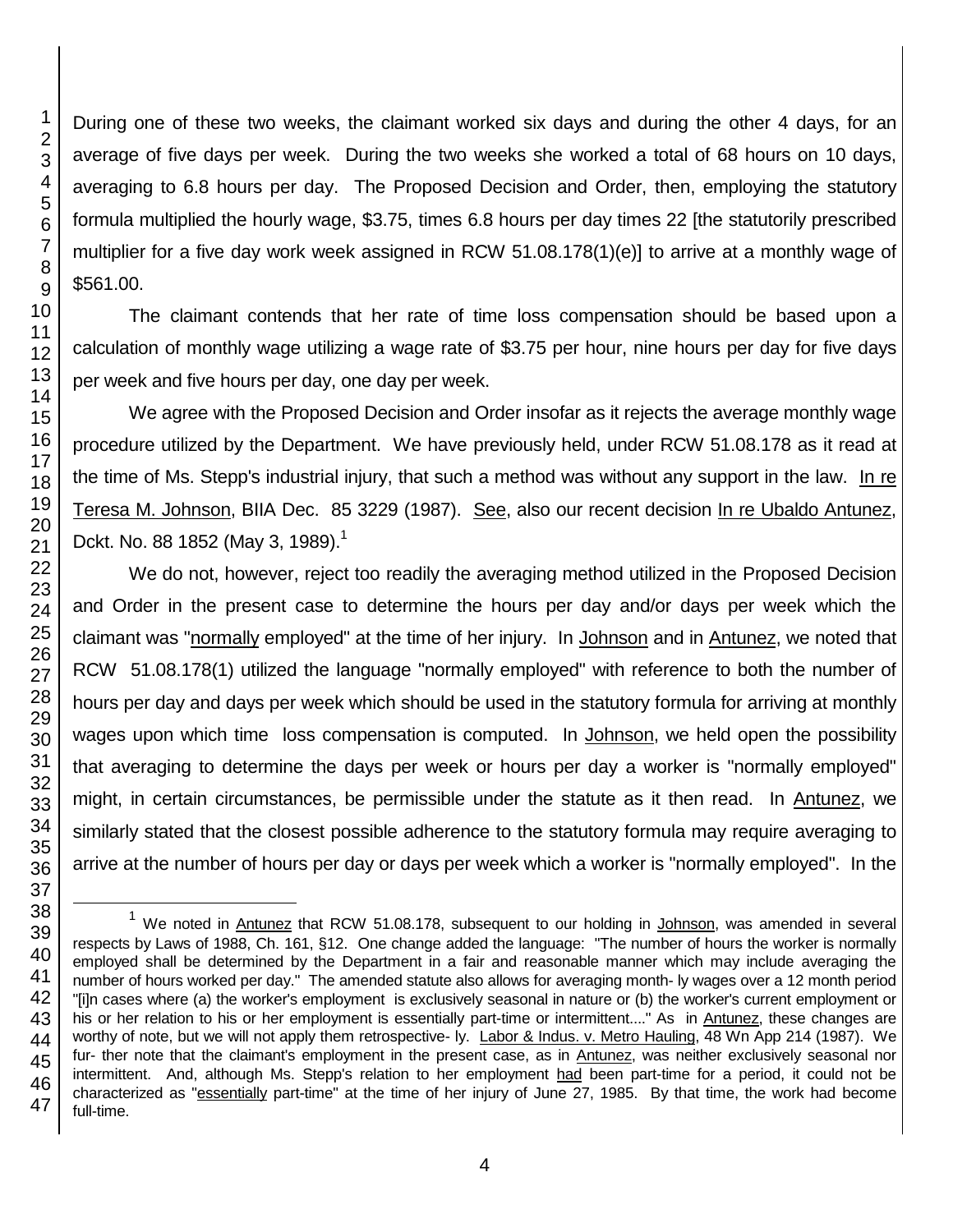latter case, noting that "normally" is not statutorily defined, we turned to the ordinary usage of that word. Webster's International Dictionary, 2d Ed., at 1665, defines "normal" in part as follows:

> ...2. According to, constituting, or not deviating from an established norm, rule or principle; conformed to a type, standard or regular form;...

> 5. Econ. Pertaining or conforming to a more or less permanent standard, deviations from which, on either side, on the part of the individual phenomena are to be regarded as self-corrective...

(Emphasis supplied).

Webster's Third New International Dictionary, at 1540, (1986) defines "normal" as either "according to, constituting, or not deviating from an established norm, rule or principle: conformed to a type, standard or regular pattern: not abnormal: REGULAR ... (~working hours)", or "approximating the statistical norm or average."

In Antunez, we indicated that instances in which averaging might be required to arrive at the hours per day and/or the days per week which a worker is "normally employed" might involve persistent fluctuations in hours per day or in days per week. Such persistent fluctuations did not occur in Mr. Antunez' employment; rather, he had worked for a period of time at eight hours per day and five days per week and then, during the period of injury, increased to ten hours per day and seven days per week. It had been understood between Mr. Antunez and his employer that the period of increased hours per day and days per week was to last only approximately three weeks and that he would, after this period of increase, return to the lower number of hours per day and days per week. In view of this, we decided that Mr. Antunez was "normally employed" for the lower number of hours per day and days per week, viewing this as the more "permanent" arrangement, "deviations from which, on either side" were "self-corrective" by way of the understanding between Mr. Antunez and his employer. Thus, in Antunez, we were able to arrive at the hours per day and days per week which the claimant was "normally employed" without the need to resort to averaging to arrive at these figures.

In the present case, Ms. Stepp's hours per day and days per week did fluctuate persistently through the period from her hire in March, 1985, until she was to begin full time employment with increased hours per day and days per week on June 27, 1985. However, at the time of her injury, on June 27, 1985, these fluctuations could no longer be considered to persist. Ms. Stepp had entered into a new understanding with her employer, that understanding being that she would work nine hours per day for five days of the week and five hours on an additional day, Saturday. And, unlike Antunez, there was not a clear understanding between Ms. Stepp and her employer that she was to return to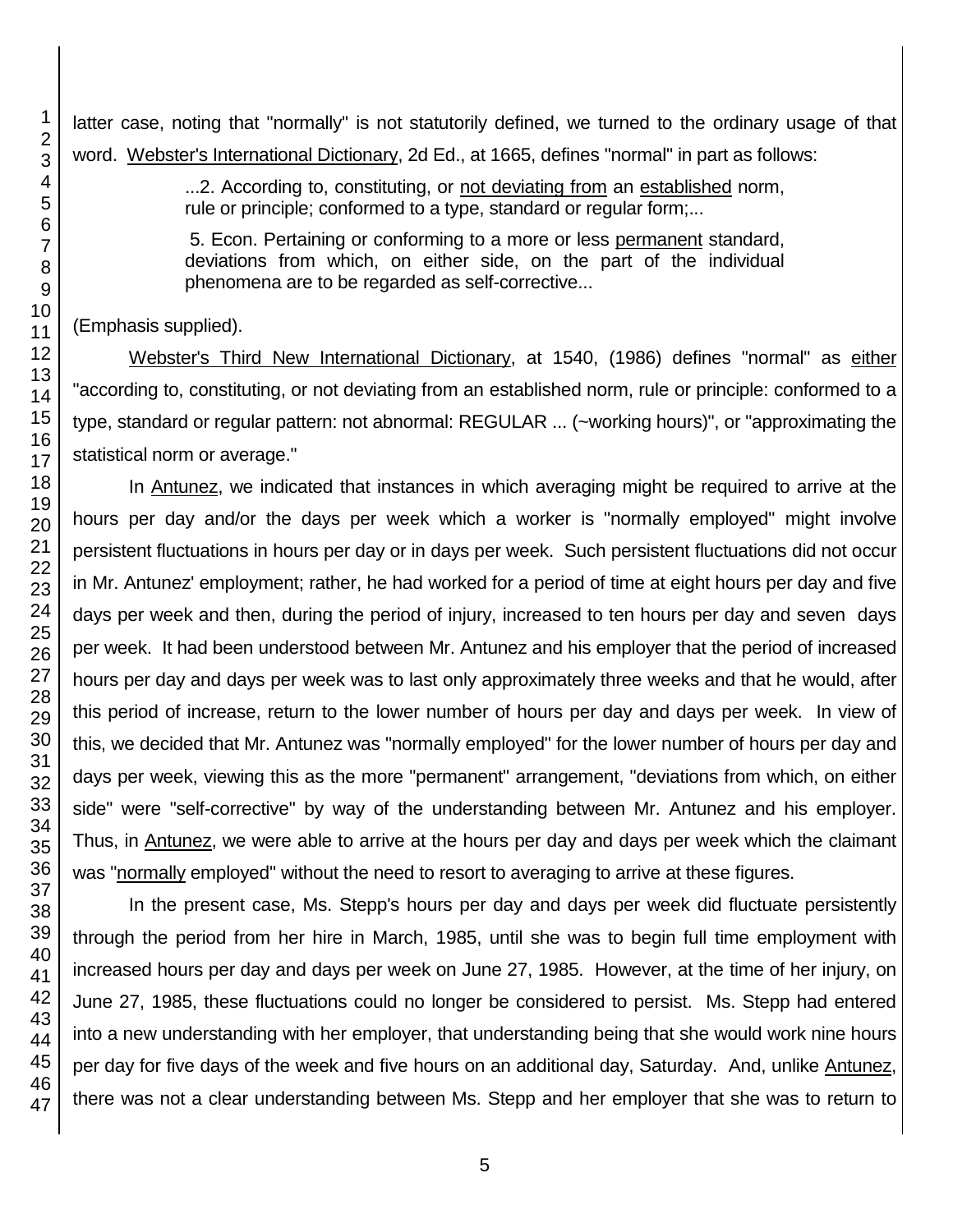her prior as-needed, part time employment after a period of increased hours per day and days per week. Ms. Stepp, in fact, testified that she expected to continue working in "thinning" for a period of from three to five weeks, and then, after that, continue full time as an irrigator.

Thus, we find that as of June 27, 1985, the date of Ms. Stepp's injury, the "established norm" or "more or less permanent standard" was that she would work nine hours per day for five days of the week and five hours per day on an additional day, Saturday. To find otherwise in the circumstances of this particular case would lead to unfair treatment. Since there was no understanding that she would return to as-needed, part time work after only a brief period, we do not find any measurable relevant distinction between Ms. Stepp's increased hours per day and days per week and those which would have been worked by a brand-new employee hired full time to perform the thinning and irrigation work. In these circumstances, Ms. Stepp should not be penalized for having previously worked for this same employer on an as-needed, part time basis, since she was not working on that basis at the time of her injury. Averaging the hours per day and days per week worked over a two week period as in the Proposed Decision and Order, or any other period, to arrive at the hours per day and days per week which Ms. Stepp was "normally employed", is neither necessary nor justified.

At the time of her industrial injury, then, Ms. Stepp was em-ployed nine hours per day for five days of the week and five hours per day an additional day, Saturday, at the wage of \$3.75 per hour. Because she did not work the same number of hours each of the six days, we must necessarily average the hours worked per day over this period in order to adhere to the statutory formula. Over the six days Ms. Stepp was to work 50 hours which, when divided by six, equals 8.3 hours per day. Under RCW 51.08.178(1), her monthly wages for purposes of computing time loss compensation are figured by multi-plying the hourly wage, \$3.75, times the number of hours per day she was normally employed, 8.3, arriving at a daily wage of \$31.12, which is multiplied by 26 [the statutory multiplier contained in RCW 51.08.178 (1)(f) for workers who are normally employed six days a week] or a monthly wage of  $$809.12<sup>2</sup>$ 

l

 $2$  Our decision in Johnson, supra, in which we rejected the average monthly wage method used by the Department, but held open the possibility of averaging to determine hours per day and days per week a claimant is "normally employed", was published and made available to the public as a significant decision pursuant to RCW 51.52.160. Nevertheless, in the present case, neither the Department nor the employer presented evidence sufficiently specific such that average hours per day and/or average days per week could be derived by taking into account the entire period of Ms. Stepp's actual employment from March, 1985, through the known anticipated 5 week period of increased hours. Thus, even if we were to find that it was understood that Ms. Stepp's increased employment at "thinning" would terminate after 5 weeks, we would be limited to deriving her average hours per day and days per week from a total 7 week period. The result would be virtually the same. During the 2 week period prior to the injury, Ms. Stepp worked a total of 68 hours on 10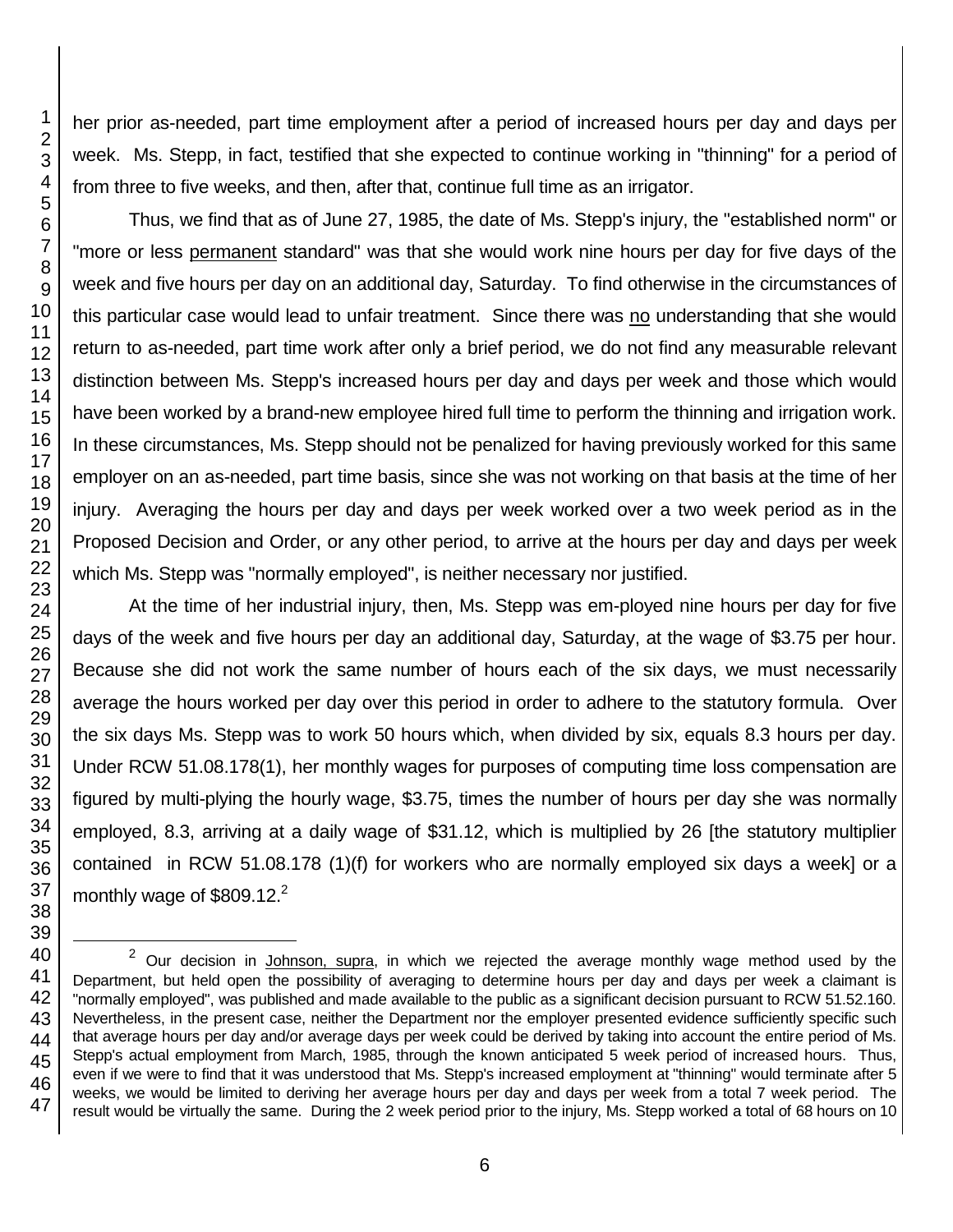In so holding, we adopt the Proposed Findings of Fact Nos. 1 and 2, and Conclusions of Law Nos. 1 and 2, as the Board's final Findings of Fact and Conclusions of Law. In addition, we make the following Findings of Fact and Conclusions of Law:

# **FINDINGS OF FACT**

- 3. From March, 1985 through June 26, 1985, the claimant was employed on an as-needed, part time basis at an hourly wage of \$3.75 with her hours per day and days per week worked fluctuating. As of June 27, 1985, the claimant and her employer understood that she was employed nine hours per day for five days per week, plus an additional five hours per day on one day of the week, at the hourly wage of \$3.75. This increase in hours per day and days per week worked was not temporary in nature, under the facts disclosed by this record.
- 4. As of June 27, 1985, the claimant was normally employed nine hours per day, five days per week, and an additional five hours per day one day per week, for an average of 8.3 hours per day, at an hourly wage of \$3.75, for a daily wage of \$31.12.
- 5. Due to her industrial injury of June 27, 1985 and its sequelae, the claimant was incapable of gainful employment on a reasonably continuous basis for the period September 4, 1986 through June 10, 1987. She was not married and did not have dependents during this time.

# **CONCLUSIONS OF LAW**

- 3. Pursuant to RCW 51.08.178(1)(f), the monthly wages which claimant was receiving at the time of her industrial injury were \$809.12 per month.
- 4. The order of the Department of Labor and Indus-tries dated June 24, 1987 superseding and correcting the Department orders of February 27, 1987, March 19, 1987, March 19, 1987, April 6, 1987, April 30, 1987, May 6, 1985 (sic), May 21, 1987, and June 8, 1987 stated the claimant had received time loss compensation for the period January 13, 1987 through June 10, 1987 in the amount of \$2,316.25 based upon a monthly earning of \$708.00 and compensation rate of \$533.48. It stated the employer had provided payroll data indicating the claimant averaged 25.15 hours per week and average monthly pay was \$415.04 for a compensation rate of \$283.86. It stated the claimant was thus entitled to time loss compensation in the amount of \$1,439.50 for the above noted period and

1 work days. During the next 5 weeks, she would have worked a total of 250 hours on 30 work days. Adding these figures, the total for 7 weeks is 318 hours on 40 work days, or 7.95 hours per day. The daily wage would thus be \$3.75 times 7.95, or \$29.81. For this same 7 week period, she worked 4 days one week, 6 days the next, and would have worked 6 days each of the next 5 weeks. Thus, the "averaged" number of days per week would be 40 days divided by 7 weeks, or 5.7 days per week. When necessarily rounded off to the nearest whole number of 6 days per week, this requires using the multiplier 26, statutorily prescribed in RCW 51.08.178(1)(f), which is the same statutory multiplier at which we arrived without averaging. Multiplying 26 times \$29.81 arrives at a computed monthly wage of \$775.06. However, we believe the figure of \$809.12 is a better reflection of claimant's monthly wage, given the substantially increased hours she was expected to perform, on a more permanent basis, for a considerable period of time from and after June 27, 1985.